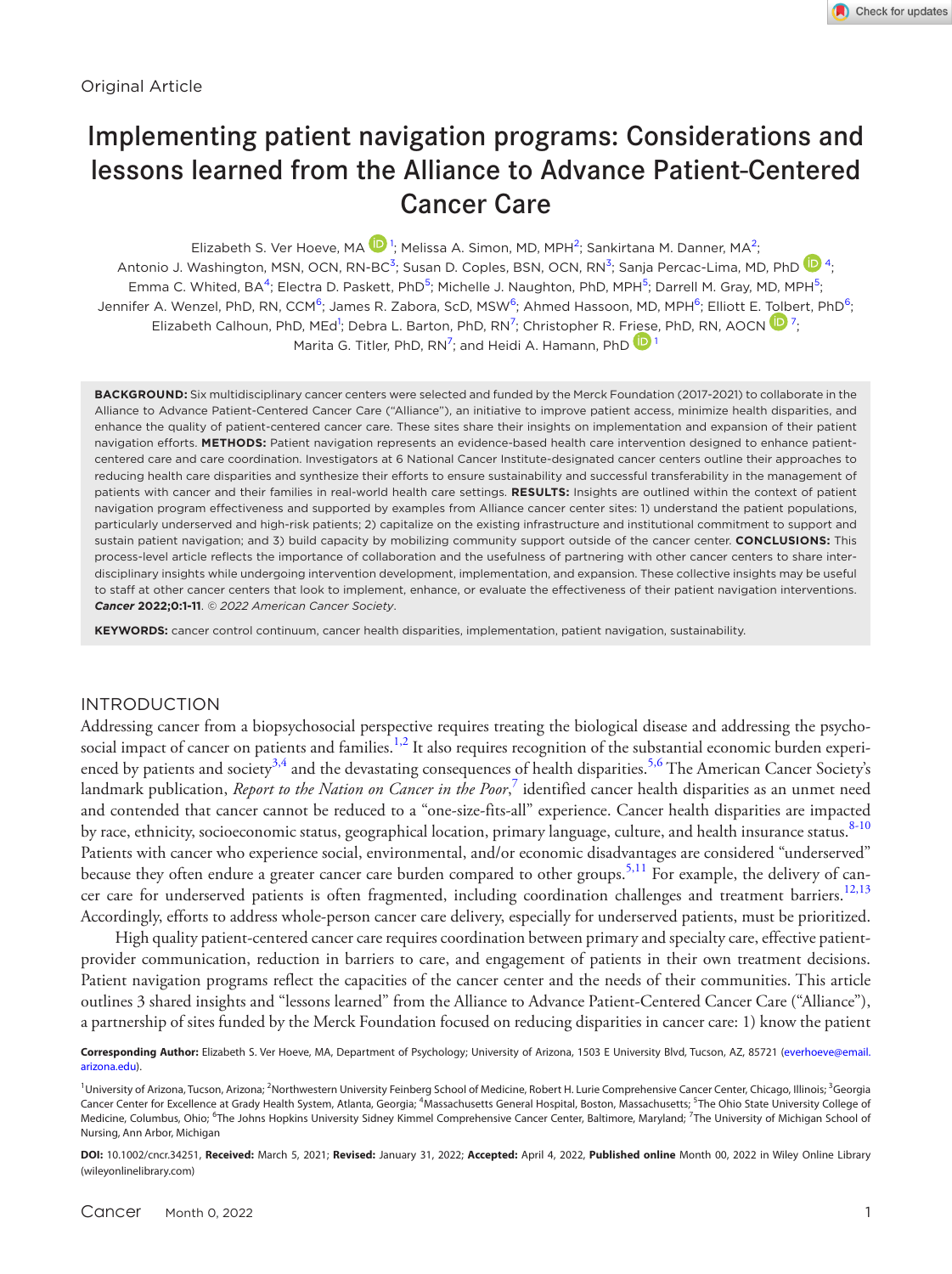| Cancer Care Continuum | Patient Navigation and Tasks                                                                                                                                                                                  |
|-----------------------|---------------------------------------------------------------------------------------------------------------------------------------------------------------------------------------------------------------|
| Outreach              | Navigators use knowledge of the communities in their catchment area to increase awareness of cancer prevention and<br>early detection. Tasks may include:<br>• Attend meetings with community health partners |
|                       | Prepare educational materials for distribution                                                                                                                                                                |
| Screening             | Navigators work to increase uptake of cancer screening. Tasks may include:                                                                                                                                    |
|                       | • Focus on targeted populations and risk areas within the communities                                                                                                                                         |
|                       | • Go to the populations; use innovative methods to reach people                                                                                                                                               |
| Diagnosis             | Navigators follow-up on suspicious screening results and improve timeliness to diagnostic resolution. Tasks may include:<br>• Use a variety of patient contact methods                                        |
|                       | Use medical training to facilitate explanations with patients and providers                                                                                                                                   |
| Treatment             | Navigators assist patients as they initiate and adhere to treatment. Tasks may include:                                                                                                                       |
|                       | • Reduce barriers to attending cancer treatment appointments                                                                                                                                                  |
|                       | Provide resources to assist with barriers associated with treatment                                                                                                                                           |
| Survivorship          | Navigators help individuals adjust to post-treatment cancer survivorship. Tasks may include:                                                                                                                  |
|                       | • Connect patients with survivorship community resources                                                                                                                                                      |
|                       | • Facilitate re-connection with primary care provider                                                                                                                                                         |
| Palliative            | Navigators assist individuals who are transitioning to palliative/hospice care. Tasks may include:                                                                                                            |
|                       | • Provide family with community resources                                                                                                                                                                     |
|                       | Ensure end of life tasks (eg, living will) have been set up                                                                                                                                                   |

<span id="page-1-0"></span>

| TABLE 1. Patient Navigation Efforts Throughout the Cancer Care Continuum |  |  |
|--------------------------------------------------------------------------|--|--|
|--------------------------------------------------------------------------|--|--|

populations represented within the catchment area, with particular focus on the needs of underserved and highrisk patients; 2) use the existing infrastructure and institutional commitment available to support and sustain the program; and 3) build capacity to mobilize community support outside the cancer center.

Originally developed as a community-focused effort to improve patients' timeliness to diagnostic resolution and cancer treatment initiation, $14$  patient navigation programs no longer subscribe to a one-size-fits-all model.<sup>15</sup> Some programs focus on a single segment of the cancer care continuum (eg, screening for early detection),  $16$ whereas others address screening, diagnosis, treatment initiation, survivorship, community outreach, and endof-life-care.<sup>17</sup> Programs may be conducted by nurse navigators, community-focused navigators (ie, lay), or some combination or hybrid models, $18,19$  and the educational and skill levels, methods of training, and tasks assigned to patient navigators vary considerably (Table [1\)](#page-1-0). Programs may also have access to disparate levels of infrastructural support,<sup>20</sup> technology assistance,<sup>[21](#page-10-1)</sup> and funding,<sup>22</sup> lacking standardization in design and function.<sup>[19](#page-9-11)</sup>

## MATERIALS AND METHODS

The Alliance is committed to improving cancer care access and reducing cancer health disparities. In 2017, grants were awarded to the following 6 National Cancer Institute (NCI)-designated cancer centers: Georgia Cancer Center for Excellence at Grady Health System (GCCE) (Atlanta, GA), the Johns Hopkins University Sidney Kimmel Comprehensive Cancer Center-Center to Reduce Cancer Disparities (SKCCC-CRCD) (Baltimore,

MD), Massachusetts General Hospital Cancer Center (MGH) (Boston, MA), Northwestern University Feinberg School of Medicine (NU) (Chicago, IL), the Ohio State University Comprehensive Cancer Center (OSUCCC) (Columbus, OH), and the University of Arizona Cancer Center (UACC) (Tucson, AZ) (Fig. [1](#page-2-0)). University of Michigan's School of Nursing (Ann Arbor, MI) serves as the coordinating site (National Program Office [NPO]). This Alliance presents its first collaborative publication on the implementation, expansion, and re-design of their patient navigation programs.

Throughout the project period, Alliance sites shared common aims of improving high quality cancer care through patient navigation, while applying methods and approaches most suited to each site's self-identified catchment area. All program sites implemented evidence-based components of patient navigation, although the modality of care and intervention duration differed based on community needs and considerations. Outcome metrics included both shared assessments (eg, patient-reported quality of life; patient use of emergency care) and sitespecific outcomes. This framework allowed connections and information-sharing across sites while also respecting the unique aspects of each cancer care and local setting. The Alliance infrastructure, including staff associated with the NPO, provided structure for regular consultation between investigators, their community partners, and other stakeholders. The comprehensive and multimodal process included semi-annual cross-site investigator meetings, regular webinars on effective patient navigation program implementation, and reviews of each site's patient navigation intervention sustainability as evaluated through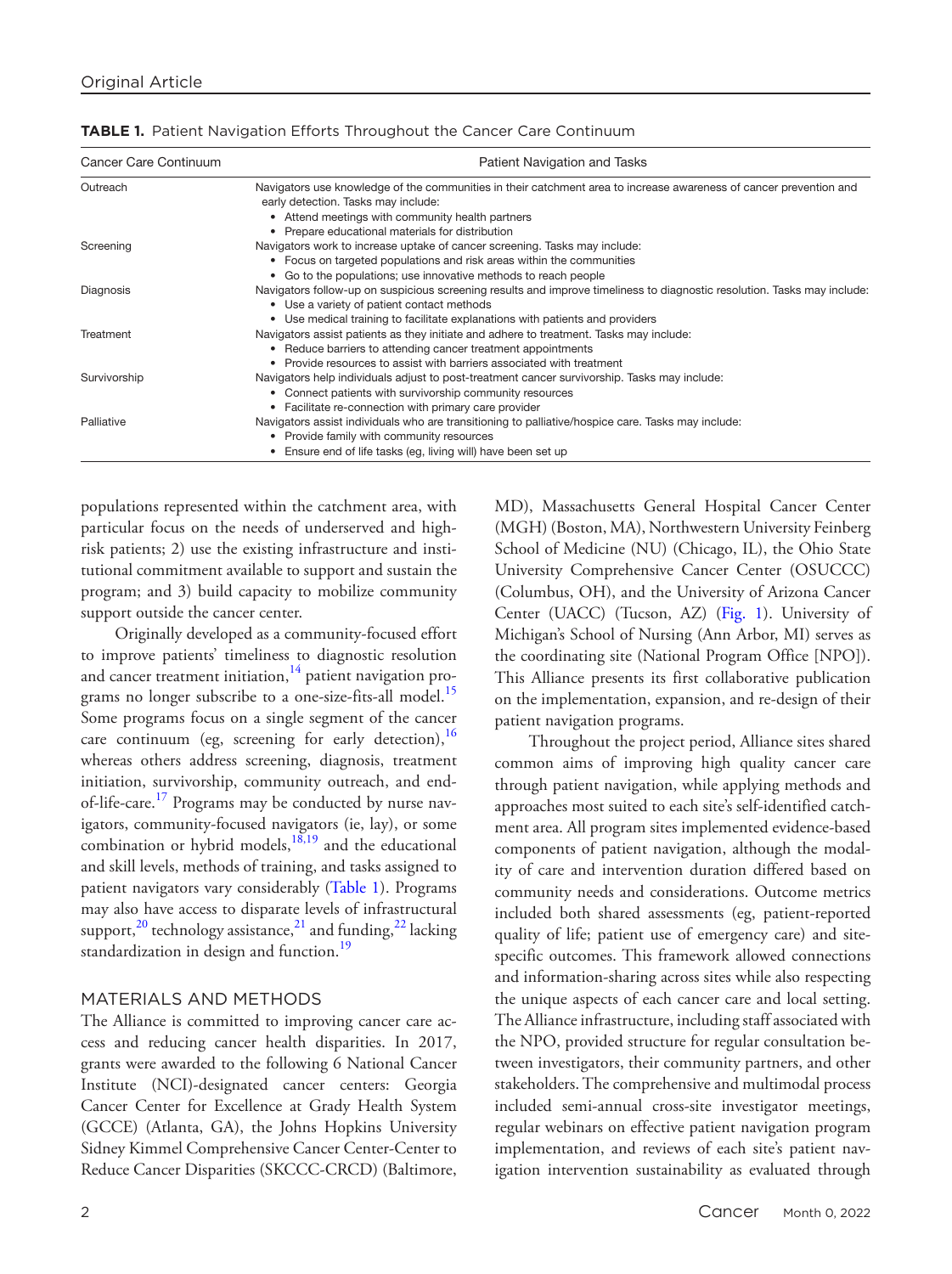

**Figure 1.** Map of Alliance to Advance Patient-Centered Cancer Care sites.

bi-annual systematic quantitative and qualitative data collection. Core elements of quantitative data collection included participant numbers and characteristics (including an assessment of representativeness of the target population), along with interim outcomes. Qualitative assessments focused on perceptions of the program among interventionists, clinical staff, community partners, and other involved stakeholders (eg, patients, cancer care administrators, and policy experts). These structured efforts, as well as less formal site collaborations, provided opportunities to enhance the "connective tissue" across sites while allowing local-level responsiveness to community and catchment needs.

The process of program evaluation was guided by the implementation science framework, RE-AIM.<sup>[23](#page-10-3)</sup> Specifically, RE-AIM was used in gathering enrollment, retention, and patient-reported outcomes data every 6 months over the past 4 years, allowing the sites to consistently track specific metrics of "Reach"(proportion of underserved patients using the intervention), "Effectiveness" (ability to demonstrate pre- and postintervention changes in patient-reported outcomes such as quality of life and satisfaction), "Adoption" (referral patterns), "Implementation"(consistent utilization of the intervention included time between referral and first contact with patient navigator), and "Maintenance" (process toward intervention sustainability). The 3 insights were developed over a period of several years in consultation with all site investigators and validated by site members during the process of manuscript

Cancer Month 0, 2022 3

<span id="page-2-0"></span>construction. Information was gathered by the manuscript's primary authors (E.S.V.H. and H.A.H.) and further consolidated by staff at the Alliance coordinating site. An iterative and collaborative process further refined the overall themes. Specific examples were produced in collaboration with site-specific personnel, including input from patient navigators and on-site administrators. Although comprehensive assessments of effectiveness using the RE-AIM framework are ongoing, interim analyses, including published work from the sites,  $24-28$  have demonstrated key benefits that support the 3 insights outlined in this article.

The interventions developed by the 6 Alliance NCIdesignated cancer centers targeted education and outreach, cancer screening, diagnosis and staging, cancer treatment, survivorship, and end-of-life care (Table [2\)](#page-3-0); sought improvements in the timeliness of treatment initiation for patients with different types of cancer, reductions in barriers to seeking care, psychosocial support, survivorship care, community outreach, and cancer prevention; and encompassed differing populations of underserved patients, levels of infrastructural support, technological assistance, and availability of resources within their communities. Sites enhanced their patient navigation programs in various ways (eg, lay navigator, technology, nurse navigators into other disease teams, community partnerships and referral processes etc.), but all programs used intervention expansion and have been enrolling and systematically tracking patients in their patient navigation interventions at 6-month intervals from 2017 through 2021.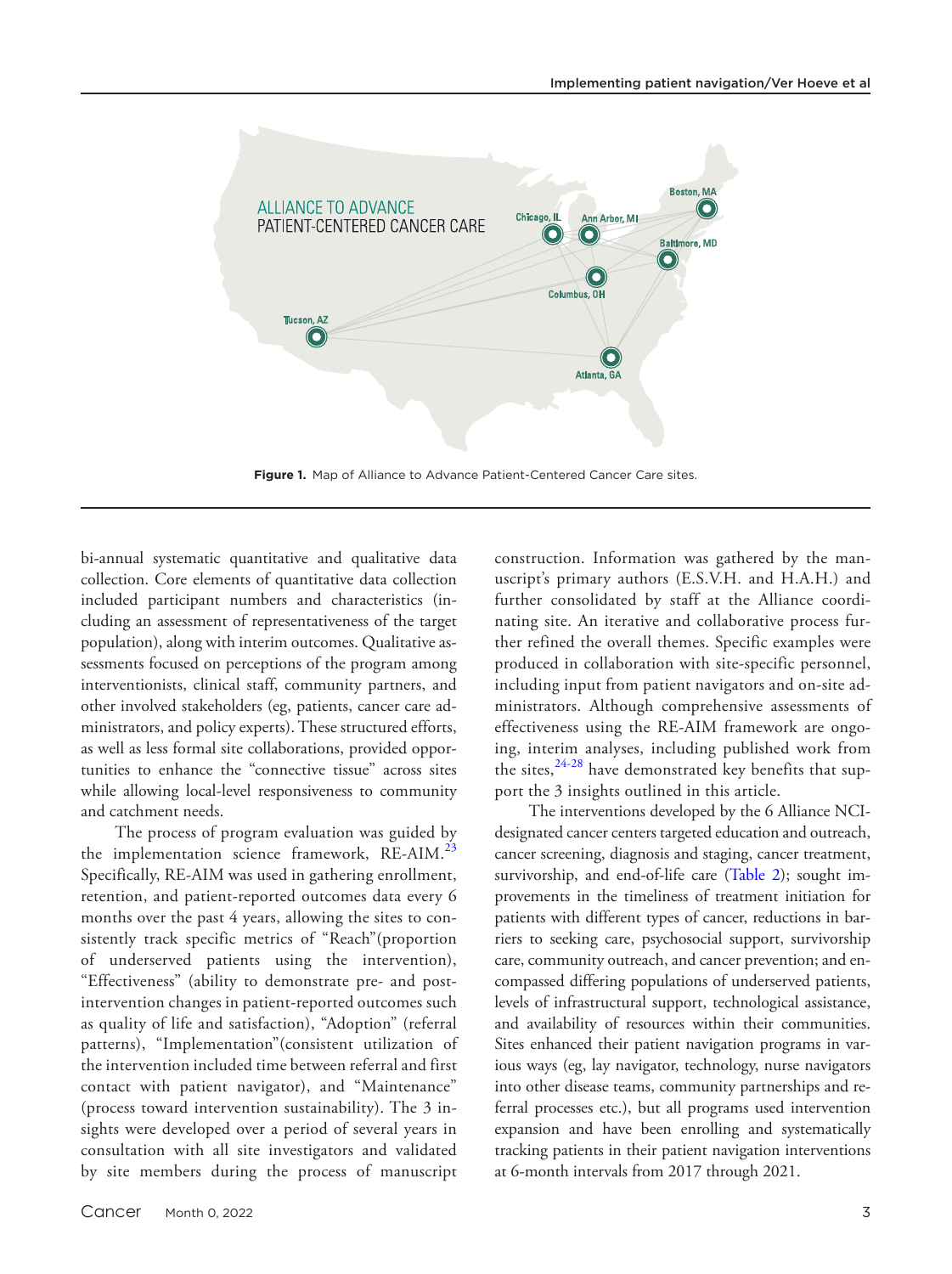| Alliance to Advance Patient-Centered Cancer Care                                                                          | Outreach | Screening | Diagnosis | Treatment | Survivorship | Palliative |
|---------------------------------------------------------------------------------------------------------------------------|----------|-----------|-----------|-----------|--------------|------------|
| Georgia Cancer Center for Excellence at Grady Health System<br>(GCCE)                                                     |          |           | X         | X         |              |            |
| • Nurse and lay navigators                                                                                                |          |           |           |           |              |            |
| Johns Hopkins University Sidney Kimmel Comprehensive<br>Cancer Center-Center to Reduce Cancer Disparities<br>(SKCCC-CRCD) | X        | X         | X         | X         | X            |            |
| • Nurse and lay navigators                                                                                                |          |           |           |           |              |            |
| University of Arizona Cancer Center (UACC)<br>• Lay navigators                                                            | X        |           | X         | X         | X            |            |
| Massachusetts General Hospital Cancer Center (MGH)<br>• Lay navigators                                                    |          |           | X         | X         |              |            |
| The Ohio State University Comprehensive Cancer Center<br>(OSUCC)                                                          |          |           |           | X         | X            |            |
| • Lay navigators                                                                                                          |          |           |           |           |              |            |
| Northwestern University Feinberg School of Medicine (NU)<br>• Care coordinators                                           |          | X         |           | X         | X            |            |

### <span id="page-3-0"></span>**TABLE 2.** Patient Navigator Programs at Each of the Centers

<span id="page-3-1"></span>**TABLE 3.** Three Insights for Patient Navigation Intervention Implementation

| Insight                                                               | Relevance                                                                                                                                                                                                             | <b>Action Steps</b>                                                                                                                                             |  |  |
|-----------------------------------------------------------------------|-----------------------------------------------------------------------------------------------------------------------------------------------------------------------------------------------------------------------|-----------------------------------------------------------------------------------------------------------------------------------------------------------------|--|--|
| (1) Know patient populations represented within the<br>catchment area | Identifying medically underserved patients allows<br>for more targeted patient navigation efforts and<br>increases likelihood of reducing cancer health<br>disparities                                                | Use stakeholder engagement<br>Review literature and State-level documenta-<br>tion to identify medically underserved patient<br>populations                     |  |  |
| (2) Use existing infrastructure and institutional<br>commitment       | Understanding the existing infrastructure and<br>health care setting characteristics before<br>intervention implementation may lead to greater<br>acceptability and utilization of patient navigation<br>intervention | Identify existing physical resources (office<br>٠<br>space, staff advocates, electronic medical<br>record systems, etc)<br>Use stakeholder engagement<br>٠      |  |  |
| (3) Build capacity to mobilize community support                      | Fostering strong community support within and<br>outside of a cancer center will support long-term<br>program sustainability                                                                                          | Identify funding opportunities to sustain pa-<br>tient navigation program<br>Identify structural barriers to program sustain-<br>ability and build partnerships |  |  |

# RESULTS

## *Program Highlights*

Improving cancer care coordination as a means of enhancing patient care outcomes represents the primary, unifying aim of the Alliance. This section highlights the designs of our patient navigation programs, with examples to illustrate shared insights (See Table [3](#page-3-1)).

University of Arizona Cancer Center (UACC) supports a program with nurse navigators assigned to each disease-oriented team. The program was expanded to include a lay community-focused navigator, housed at the cancer center, to improve care coordination and support patients, particularly underserved patients at cancer diagnosis, treatment, and survivorship. The UACC catchment area includes a 5-county region of Southern Arizona; 29% to 83% of each county's population identifies as Hispanic/ Latino. Southern Arizona consists of low socioeconomic status $^{29}$  rural and frontier areas with the exception of 1 urban center. $30$  Accordingly, the underserved patients served at UACC include Hispanic/Latino, low income, rural, and older adult patients. $31,32$  The navigation

program was enhanced with the inclusion of a bilingual, bicultural navigator who became fully integrated into the clinical oncology setting, allowing for utilization of community resources and enhanced coordination among clinical teams. The navigator receives referrals from 1 of the UACC clinical teams, completes a "barriers to cancer care" assessment, and uses community resources and clinical advocacy to work with each patient over a 3-month period to address each barrier. The navigator has successfully reached underserved populations and documented significant decreases in patient-reported barriers to care and increases in community awareness and resource support across UACC and its community partners.<sup>[24-26](#page-10-4)</sup>

The Ohio State University Comprehensive Cancer Center (OSUCC) expanded their preexisting patient navigation program by introducing a technology-focused symptom and needs monitoring program to connect patients with lay navigators who were already providing language-based and culturally based services to patients through the Center for Cancer Health Equity. The catchment area of OSUCCC is the entire state of Ohio, which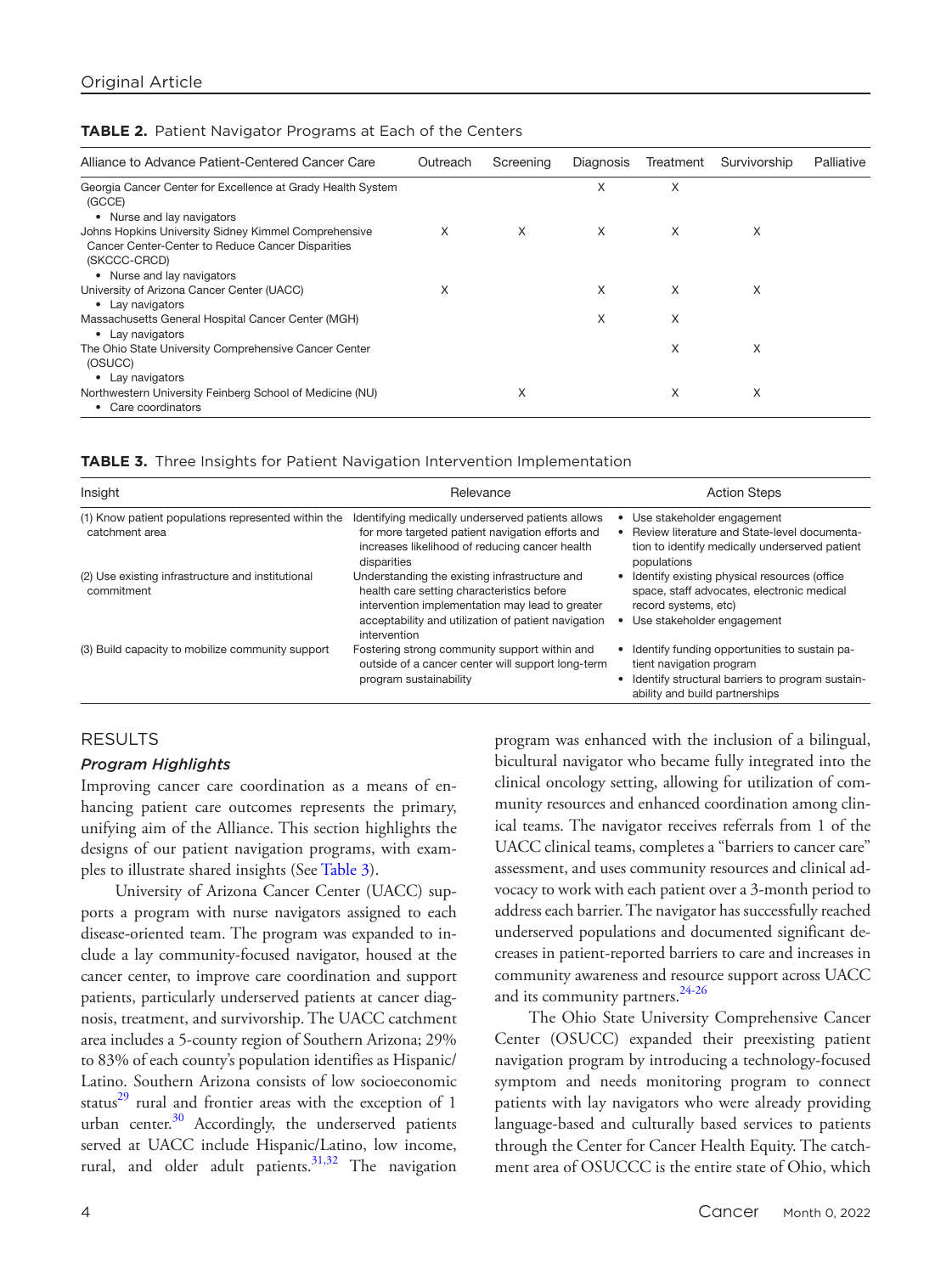contains large metropolitan areas as well as an expansive rural population, including Appalachian counties with high poverty rates. The OSUCCC is centrally located within the state; patients drive between 30 minutes and 3 hours to the medical center. Within the context of OSUCCC and Ohio, underserved patients include predominantly rural and lower socioeconomic status individuals.<sup>33</sup> Patients participate in a voluntary, monthly survey via text messages or telephone calls from a study coordinator. Concerns related to symptoms or treatment are forwarded to clinical health care teams, and concerns related to nonclinical needs (eg, transportation, difficulty paying for utilities, or finding supportive services) are addressed by the lay navigator. This use of technology provides an efficient way to address patients' needs outside of clinic and gives patients "permission" to report symptoms or concerns they were hesitant to mention in clinic.<sup>27,34</sup> Needing neither the navigator nor the patient physically in clinic was particularly useful during the Coronavirus disease (COVID-19) pandemic.

The Johns Hopkins University Sidney Kimmel Comprehensive Cancer Center-Center to Reduce Cancer Disparities (SKCCC-CRCD) enhanced their preexisting patient navigation program by developing innovative technology within the electronic medical records system to proactively identify recently diagnosed underserved patients and automate their care coordination across specialty and primary care transitions. This frees providers and navigators to provide quality care for the served population. The SKCCC treats patients from every county of Maryland, including the urban region of Baltimore. Within the context of SKCCC-CRCD and the Baltimore area, underserved patients include predominantly lower socioeconomic and African American/Black individuals. The patient navigation team worked to establish a new branch of their Community Advisory Groups aimed at informing patients and families of existing resources, conducting program evaluation of the cancer survivorship clinic, and reviewing and integrating navigation activities across the system. Prior Community Advisory Group activities were expanded to the Eastern Shore of Maryland (Somerset, Wicomico, and Worchester counties) in collaboration with TidalHealth Peninsula Regional Medical Center in 2021. Navigators refer patients to video training resources designed to build communication skills, enhance discussions surrounding treatment options/side effects, identify treatment challenges and obstacles, and support shared decision-making. The Epic electronic health record module designed to support lung cancer survivors' access to services has been expanded to survivors of breast cancer with plans to include colon and prostate cancers.

Georgia Cancer Center for Excellence at Grady Health System (GCCE) expanded their preexisting patient navigation program by expanding their nurse patient navigation to include navigation support for additional disease sites including breast and lung cancer. The GCCE serves a primarily Black/African American population (approximately 80%), and approximately one-third of the patient population is uninsured. The navigation team bridged the gap between cancer diagnosis and timely initiation of treatment by targeting patients with a new cancer diagnosis, improving treatment start times, eliminating barriers to treatment initiation, promoting adherence, and enhancing patient-provider communication and patient self-efficacy. Outcomes were achieved by developing and implementing a protocol that quickly linked newly diagnosed patients with nurse navigators, who provide timely communication and coordination with patients to reduce time to start of treatment. The team also enhanced transportation resources for patients at high risk of missing appointments and referred eligible patients to needed resources such as a physical activity coach or a registered dietician. Efforts from the GCCE's nurse navigation team have led to reduction in time from diagnosis to treatment initiation for patients in GCCE's breast, gynecology (GYN), and lung cancer clinics.[35,36](#page-10-10) Within the context of GCCE and the Atlanta area, underserved patients include uninsured and underinsured, lower socioeconomic status, and African American/Black individuals.

Massachusetts General Hospital Cancer Center (MGH) enhanced their preexisting patient navigation program by expanding its lay navigation program to include more direct connections and coordination between oncology and primary care. The MGH Cancer Center includes a number of community locations, serving a large portion of New England. The navigation team developed a comprehensive and searchable electronic registry of patients seen in primary care at MGH Community Health Centers, clinics that serve many low-income residents, immigrants with limited English proficiency, and refugees. Systematic identification allowed them to support their underserved patients as they transitioned from primary to oncology care. Within the context of MGH and the Boston area, underserved patients include patients with cancer and serious mental illness, lower socioeconomic status individuals, and individuals for whom English is not their primary language. $37$  Building on strong community health care partnerships, MGH recruited physician champions from each community health center (CHC),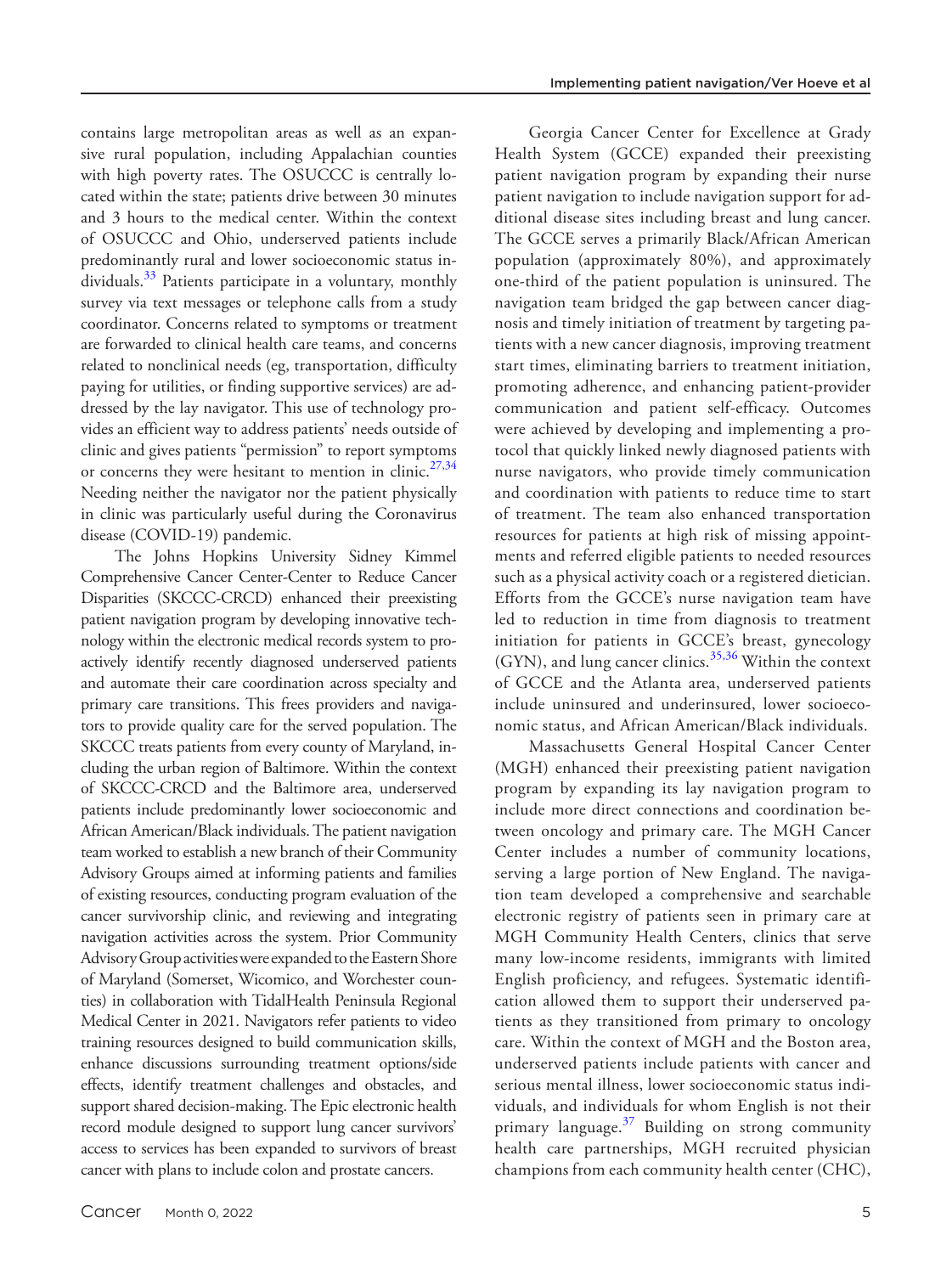allowing the navigation team to identify underserved patients early, improve patient access to timely cancer care, and increase adherence to cancer treatment.<sup>28</sup> The MGH Cancer Center also hired bi-cultural and multilingual lay navigators to ensure culturally sensitive cancer navigation support. The navigation program uses technology and community partnerships to support improved diagnostic resolution and cancer treatment initiation and adherence for underserved community patients.

Northwestern University Feinberg School of Medicine (NU) enhanced their preexisting patient navigation services by partnering with federally qualified health centers (FQHCs) and using core tenants of patient navigation to promote patient-provider communication and patient referrals and to connect patients with a recent cancer diagnosis with survivorship services and specialist partners. Within the context of NU and the Chicago area, underserved patients include Latino, African American, lesbian, gay, bisexual, transgender, queer, homeless, and immigrant and refugee populations that are receiving primary care services from FQHCs in the greater Chicago area. Patient navigation teams were comprised of Care Coordinators who were already established members of the care team, and had experience assisting patients with scheduling appointments, obtaining cancer screenings, navigating insurance barriers, and accessing other resources. The program leveraged its relationships with health centers to expand on Care Coordinators' existing duties and establish relationships with patients and clinical teams to address unmet needs of symptom management during cancer treatment. Using established care team members is critical to creating the foundation for sustainability within community-based health centers.

#### *Insights for Effective Patient Navigation Programs*

## Become informed about the patient populations represented within the cancer center's catchment area and understand the unique needs of underserved and high-risk patients

A foundational aspect of successful patient navigation is the intention to support medically underserved patients and mitigate cancer health disparities. $38$  NCIdesignated cancer centers must understand the patient populations represented within their catchment areas in terms of demographics (race, ethnicity, primary language, etc), cancer incidence and mortality rates, economic burdens (socioeconomic status, health insurance status, etc), and health inequities (unequal allocation of resources, disability status, immigration status, etc).[39,40](#page-10-14) Recommended actions include identifying specific needs within the community and shaping the patient navigation program to address these patient populations. Articulating how navigation programs reduce inequities in access to quality care will be critical when requesting sustained resources to keep the programs strong.

Stakeholder feedback represents a critical technique for understanding the needs of a cancer center's underserved and high-risk patient population. Considered part of best practices[,41](#page-10-15) stakeholder engagement strengthens intervention development, impact, and sustainability. $42$ Stakeholders may include medical professionals, patient financial advisors, CHCs, and patients themselves.<sup>[43](#page-10-17)</sup> Through structured feedback sessions, patient navigation programs can be evaluated by those most connected to the pressing unmet needs of individuals within that setting. Use of stakeholder and community engagement can positively impact patient and staff uptake of the intervention and increase long-term sustainability of the program.<sup>44</sup> In the RE-AIM framework, "Reach" is defined as the proportion of individuals participating in an intervention that actually represent the population the intervention was designed to target. $45$  Documentation of a strong "Reach" increases the likelihood that an implemented patient navigation program is actually serving those patients most in need of support.

## Example: University of Arizona Cancer Center

Researchers at the University of Arizona implemented an action research approach $46$  with 3 components. First, community health professionals and underserved cancer survivors participated in a process of stakeholder engagement to understand the unmet needs of patients in Southern Arizona. Specifically, a formal needs assessment was conducted before initiation of the communityfocused patient navigation program. $47$  Barriers to cancer care were identified, including gaps in communication between oncology and primary care providers, lack of clarity in recommendations for survivorship care, and gaps in responsiveness to community-based patient referrals. Second, researchers investigated the cultural and linguistic needs within the cancer center's catchment area, in which 25% of the Hispanic population reports mono-lingual preference for Spanish.<sup>[48](#page-10-22)</sup> Third, researchers met with administrators of the UACC to discuss communityfocused patient navigation. This led to an improved electronic communication system between UACC and the regional federally qualified health center, El Rio Health.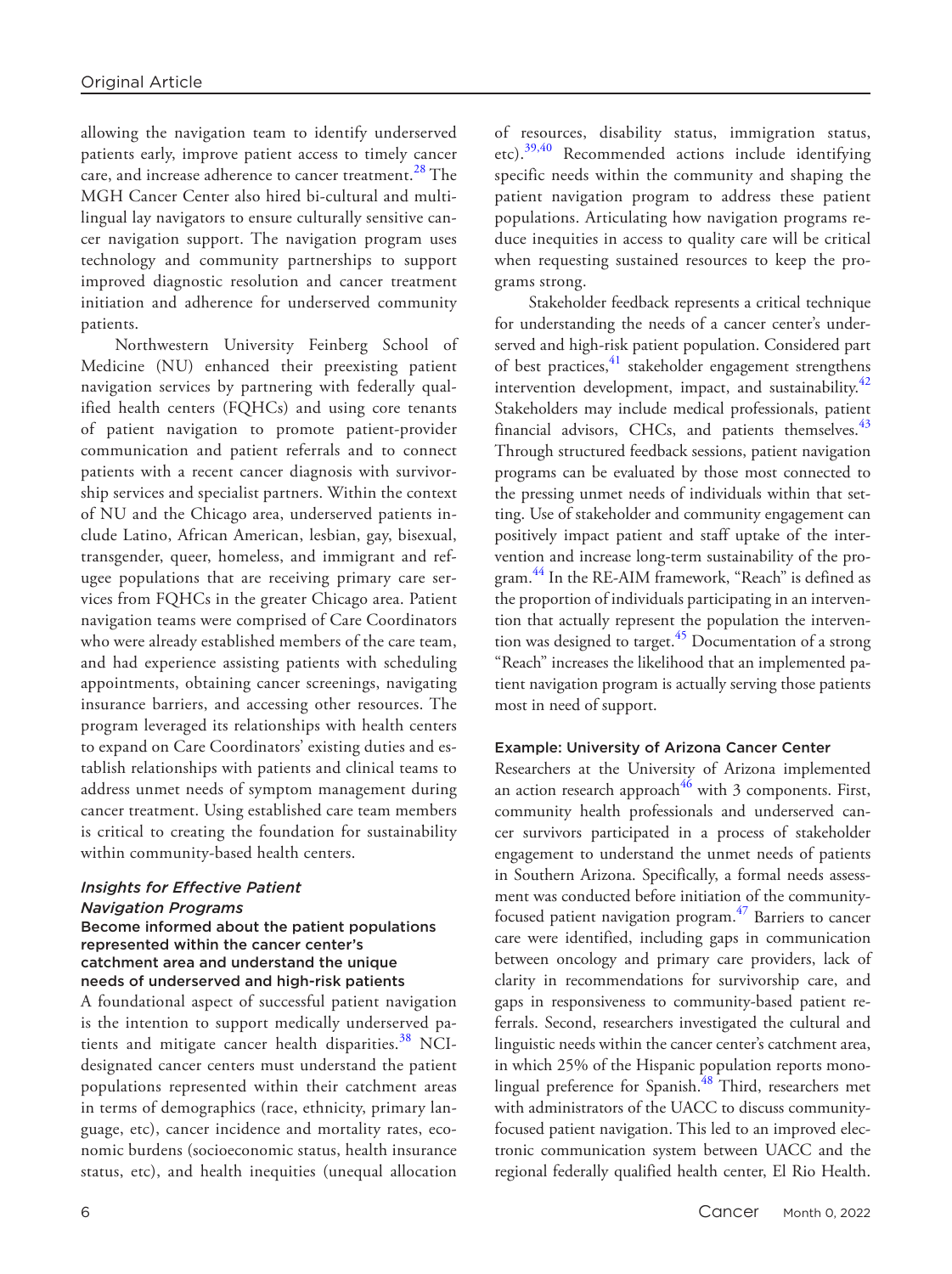The community-focused patient navigation program was then developed as 1) bilingual and bicultural, 2) it was predicated on academic-community partnerships, and 3) it was supported by enhanced communication for cancer care patients. Efforts associated with these catchment area factors have enhanced the representativeness of the underserved patient population being served by UACC's community-focused patient navigation program.<sup>[24](#page-10-4)</sup>

## Example: The Ohio State University Comprehensive Cancer Center

The patient navigation program is imbedded within the Center for Cancer Health Equity (CCHE), with the mandate to reduce barriers to cancer preventive measures, diagnosis, treatment, and healthy survivorship. Recognizing their large catchment area—especially rural areas—it became imperative to know their communities' demographic characteristics, languages spoken, culture, and percent underserved. Specifically, OSUCCC researchers identified the unmet needs of rural patients and expanded their navigation program to include use of technology (eg, smartphones to communicate with patients in "real time" in English and other languages) to improve access and communication to rural communities. For example, mammography screening efforts use mobile support to save patients from traveling long distances. Specifically, when a woman requests screening, the patient navigator can work with a local community health worker to determine how to pay for the mammogram; where the mammogram will be performed (facility close to woman's home or a mobile van event hosted by CCHE and OSUCCC); when the mammogram will be done; and how she will get to the appointment. These efforts required understanding the landscape of the catchment area, community and utilization of technology, community health workers, transportation services, and technology-driven communication to improve care access for rural patients.

## Capitalize on existing infrastructure to support and sustain a patient navigation program

A common tenet across effective intervention development, implementation and sustainability is the concept of "not reinventing the wheel." This requires in-depth understanding of the health care setting where an intervention is intended to occur before development and implementation.<sup>49</sup> Awareness of opportunities can support acceptability of an intervention because resources can then be used more appropriately.<sup>49</sup> Within the context of RE-AIM, effective intervention implementation is influenced by the degree to which the intervention is effectively "Adopted" into the target setting. Understanding of the target settings' resources (personnel, technology, training capacity, etc) supports effective intervention implementation by capitalizing on key features of the target setting that are already working well.<sup>[50](#page-10-24)</sup> Likewise, understanding structural characteristics, available resources, social and electronic networks, culture and climate for change, compatibility, priorities, incentives and setting readiness for implementation are key factors associated with effec-tive intervention implementation.<sup>[51](#page-10-25)</sup> Awareness of "slack resources" within a health care setting may also allow for greater acceptability as financial support allows staff to engage in new interventions.<sup>52</sup>

Researchers identified the following existing infrastructure and available resources that could support their patient navigation intervention effectiveness: physical space (eg, spot for navigator to sit at cancer center), electronic medical communication and database systems (eg, use of advanced reports within Epic), existing staff (eg, clinical research managers), recruitment pathways (eg, booths at the cancer center or study announcements through care team flyers), and job titles (eg, identifying if the job title, "lay navigator" exists within the health care system). $^{53}$  $^{53}$  $^{53}$ Capitalizing on existing infrastructure can increase the feasibility of intervention implementation and support the acceptability of the patient navigation program.

# Example: Johns Hopkins University Sidney Kimmel Comprehensive Cancer Center-Center to Reduce Cancer Disparities

Building on decades-long engagement with their Community Advisory Groups (first founded in 2009) and advisors within the Johns Hopkins Clinical Research Network, researchers developed a set of strategies and tools to address disparities in access to care. They incorporated a database expert who was previously tasked with screening patients with a new cancer diagnosis referred from zip codes representing underserved communities. They then used the electronic health record to integrate previously identified underserved patients and design care coordination plans for those "high-risk" patients. High-risk patients were defined within "high-risk zip codes" developed by mapping the East Baltimore community that lies adjacent to and around the SKCCC. Researchers worked with SKCCC's Tumor Registry to identify all cancer cases, collaborated with Baltimore City Health Department to examine "State of Maryland" mortality data for these 9 zip codes, and worked with the Epic staff to build an electronic system that identified callers from these key zip codes who were seeking a "cancer appointment" at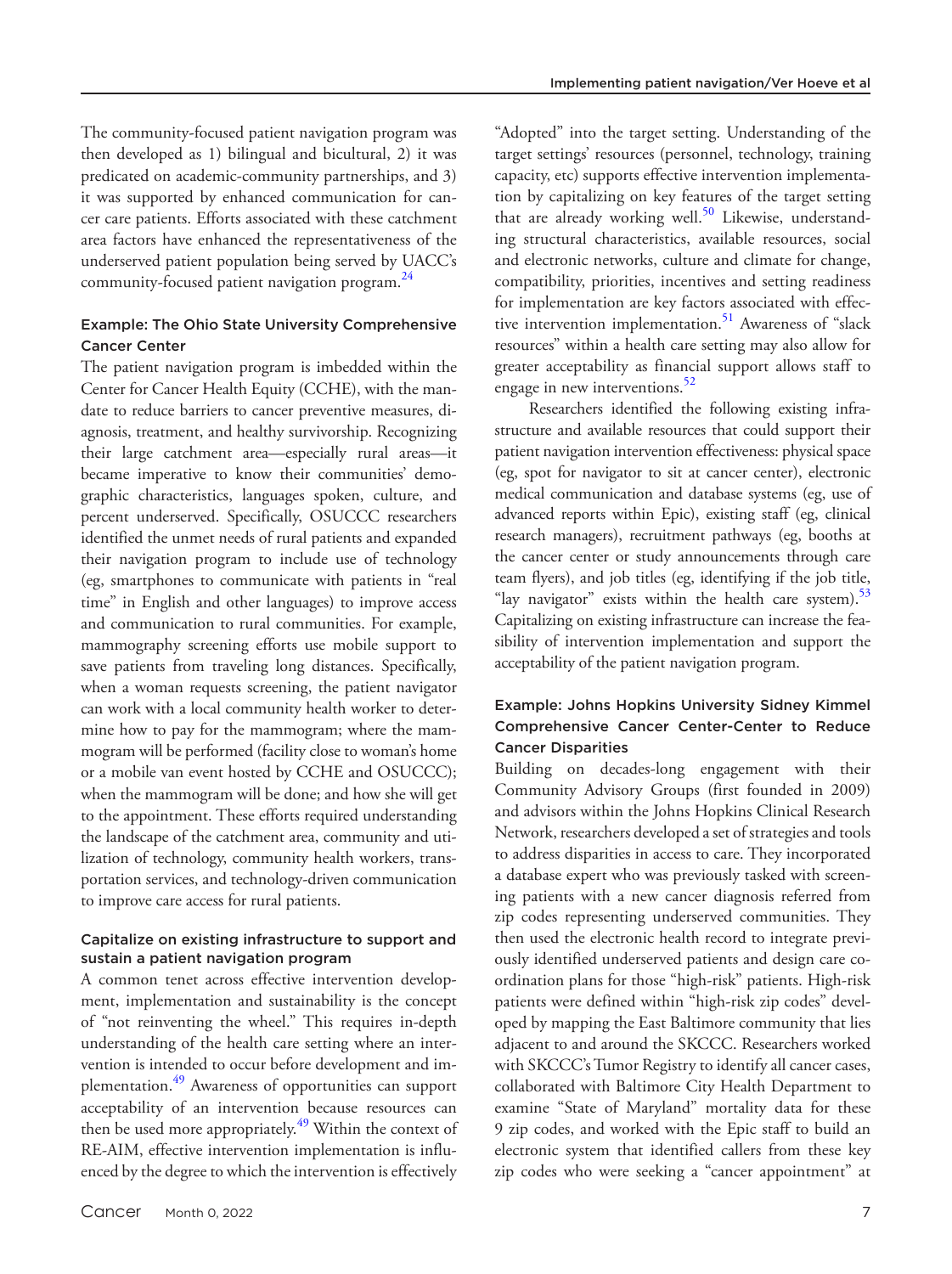the SKCCC. Ultimately, this researcher-designed tool merged an extensive data mapping system with a clinical guideline translation, promoting use of local community resources and tailoring a follow-up process to preventative measures to improve patient outcomes. This "new patient call center database" led to quicker initiation of cancer treatment and more effective transition to survivorship care. Patients received a MyChart "Transition to Primary Care" checklist following active cancer therapy. Another set of web-based communication empowerment training tools, Time to Talk, supported navigators and provided resources for patients and families by decreasing time to first appointments, supporting appointment adherence, MyChart registration and utilization among minority patients, and increasing satisfaction with cancer care. Tools and navigation also flow to a new model: Primary Care for Cancer Survivors, where patients who receive survivorship care report increased confidence in the cancer-informed, holistic care received since the program was established in August 2015. The Hopkins team also worked with Epic to produce daily reports of telephone calls (from high-risk zip codes) to the Oncology Call Center requesting a "first appointment" for a new cancer diagnosis with the goal of more efficiently connecting patient navigators with underserved patients and providing earlier supportive interventions. This approach capitalizes on existing infrastructure as it relates to cancer care coordination efforts, especially for underserved patients.

## Example: Georgia Cancer Center for Excellence

Georgia Cancer Center for Excellence at Grady Health System recognized that their lay patient navigation program was producing improvements in outcomes including reduced no-show rates and treatment compliance, so they expanded the program to include nurse navigation. With support from administration, they transitioned an existing nurse into a nurse navigator role for the GI/GU tumor sites; they observed that the nurse navigator gained a high level of acceptability within and across cancer teams. They then expanded the nurse navigation program into other disease sites including breast, GYN, and lung. By identifying nurses with clinical expertise, having the initial navigator train and mentor them, and transitioning them into nurse navigators, GCCE researchers gained a high level of acceptability for expansion among their clinical and administrative teams. The nurse navigation intervention was also able to leverage additional existing technology infrastructure to improve navigation effectiveness. For example, nurse navigators worked with the information technology (IT) department to customize an internal dashboard that tracked nurse navigation metrics. This partnership allowed nurse navigators to more accurately and consistently track and address patients' barriers to care. For example, the cancer center's annual Community Health Needs Assessment had identified transportation as a consistent barrier to timely treatment. Using the IT tracking system, researchers instituted an electronic National Comprehensive Cancer Network distress screening with automatic referral triggers for high scoring patients, making it easier for navigators to address barriers. Nurse navigators found that patients who were not on a public transit line or in Grady's nonemergency transport service area were the ones who experienced more clinic no-shows. This transportation barrier was amplified and prioritized among nurse navigators, and identification of this barrier was a result of existing infrastructure expansion.

## Recognize the capacity for mobilizing community support outside the cancer center

Designing an effective patient navigation program requires clarification of the sufficiency of external community resources and organizational support outside the care setting.<sup>43</sup> The process of barrier reduction relies heavily on consistent community resource support. For example, a common barrier experienced by underserved patients involves the financial toxicity of cancer treatment.<sup>[54](#page-10-28)</sup> In a recent study, patient navigators estimated that 75% of their patients were experiencing financial toxicity, <sup>55</sup> and 50% of those navigators also reported that insufficient community resources led to their inability to help these patients.<sup>55</sup> Thus, the degree of community support often has strong implications for the sustainability of certain programs and initiatives.

Community health clinics are community resources that serve as primary care settings for many underrepresented patients. When patients present with concerning symptoms consistent with a diagnosis of cancer, connections between community health clinics and patient navigators within a cancer center strengthen the likelihood that the patient will be referred for top-quality cancer care. Community support serves as a beneficial resource for patient navigators, enhances the referral process, helps build mutual trust, and enhances the reputations of both organizations. Within the RE-AIM framework, "Maintenance" of an effective intervention relies heavily on organizational partnerships to sustain an intervention, especially after grant funding has ended.<sup>56</sup> With an eye toward sustainability and intervention maintenance, strong community support and acceptability are critical for the long-term sustainability of a patient navigation programs,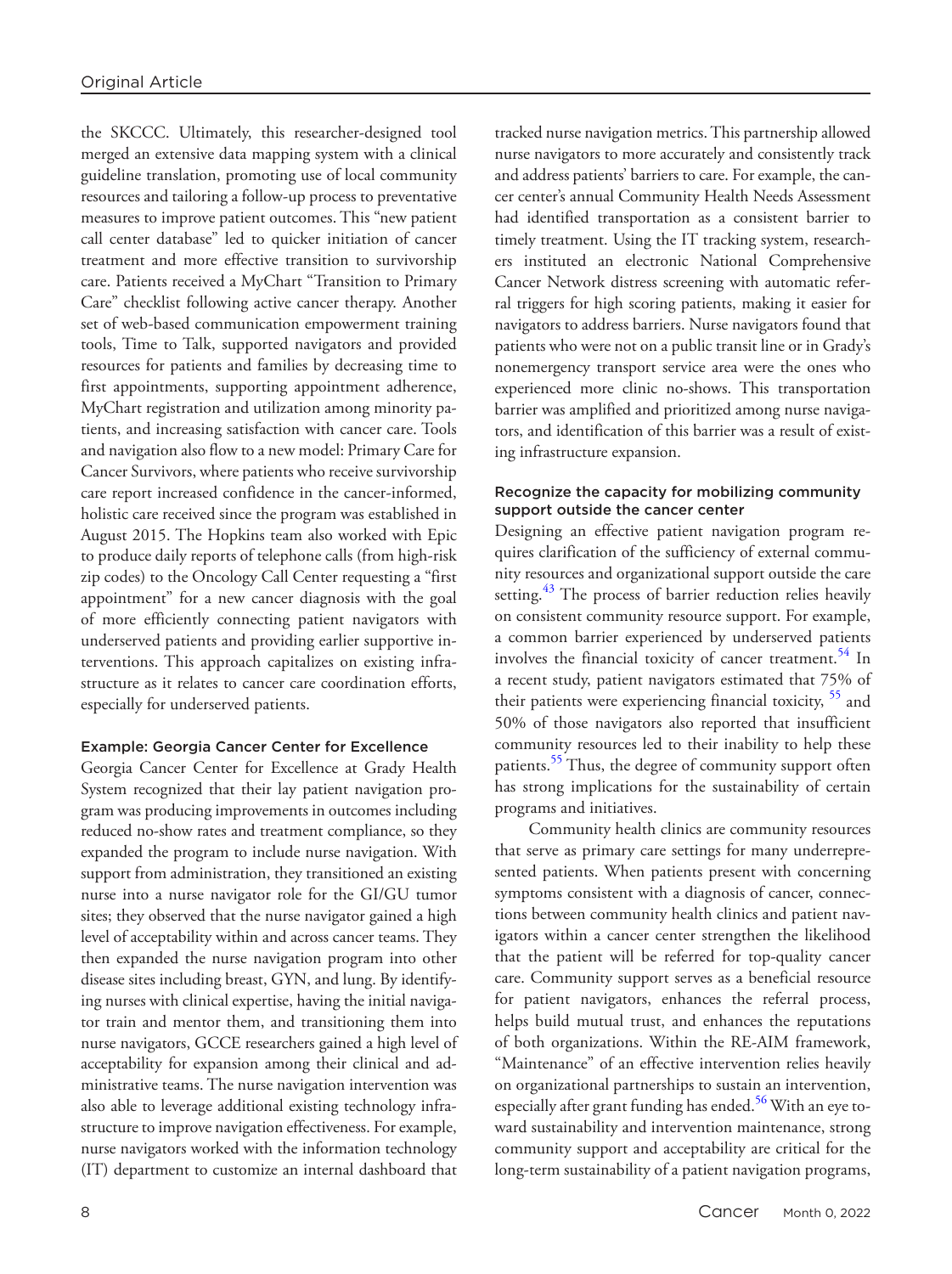especially those that rely on community resources and outside health care facilities such as community primary care clinics.

## Example: Massachusetts General Hospital Cancer Center

Researchers at MGH recognized the importance of mobilizing community support outside the cancer center by analyzing data on cancer care outcomes. They identified significant disparities between patients receiving care at MGH CHCs as compared with other MGH primary care practices. Mass General Hospital CHCs serve underserved patients in Northeastern Massachusetts where cancer mortality is significantly higher than the US average. These patients are often poor, ethnic and racial minorities, and/or immigrants or refugees who do not speak English and/or are not educated. The MGH patient navigation program hired diverse bi-cultural navigators who spoke several languages and partnered with CHCs to accelerate underserved patients' access to care. In collaboration with their IT department, they developed an algorithm to create a "TopCare" patient registry that identified patients with a new cancer diagnoses at CHCs. An MGH oncologist, CHC primary care physician, and navigator work together to review the TopCare CHC list on a daily basis. Navigators identify and contact underserved patients and expediently enroll them in the MGH navigation program. One example of this community partnership has been through the North Suffolk Mental Health Association, where MGH enhanced navigation and coordinated cancer care for patients living with serious mental illness. Mobilizing community support has ensured that underserved, newly diagnosed patients receive improved timeliness in their cancer treatments.

## Example: Northwestern University Feinberg School of Medicine

Northwestern partners with 2 multi-site nonprofit FQHCs to serve disadvantaged and vulnerable patients in Chicago. This community-based approach leverages existing care coordination staff instead of requiring additional hiring (eg, patient navigators). This is a critical step in ensuring sustainability beyond grant funding. Team members were already familiar with their patient populations, integrated into the clinical care team, familiar with community resources, had physical space within health centers, and had access to electronic medical records thereby not disrupting clinical workflows, adding significant costs, or requiring substantial training. Northwestern and FQHC staff review cancer care coordination materials, codevelop workflows for patient identification and outreach, and conduct staff training. They hold bi-weekly meetings to assess progress, patient needs, barriers to outreach, and potential solutions. This ongoing, iterative and active engagement involves key stakeholders and meets the needs of all patients. Northwestern's project team also includes AllianceChicago, whose health information technology capacity and data infrastructure creates reports that allow FQHCs to identify patients for outreach. Northwestern uses personalized patient care plans based on the 4R model of care—the Right Information and Right Care for the Right Patient at the Right Time. This model provides patients with a clear plan for treatment, regardless of facility or stage of treatment. Plans can be modified to suit each patient's needs. A Sequence of Care form outlines the patient's cancer treatment plan, optimizes coordination and quality of care between Northwestern and community partners, and enhances communication among care team, patients, and family members.

## **DISCUSSION**

This article represents a collaborative effort to address regional disparities in cancer care. For the past 4 years, 6 Alliance partners have implemented or expanded their patient navigation programs. They have also witnessed the successes and challenges faced by partner sites during implementation. Alliance sites focused on various components and stages of cancer care and employed navigators with varying levels of education, experience, and skills. Aside from a shared goal of improving health care quality for all and addressing regional disparities, each program focus was quite different. Yet, through extensive literature review and joint reflections at annual meetings and collaborations, investigators have agreed on 3 critical insights for effective patient navigation programs: 1) understanding patient populations and needs of underserved and high-risk patients, 2) using existing infrastructure, and 3) mobilizing community support. These insights are outlined within the context of patient navigation program effectiveness, and recommendations are accompanied with concrete examples.

The novelty of this article is that 6 NCI-designated cancer sites worked together to review the extensive patient navigation literature and identified that, although some prior attempts at cross-site evaluation have been made,<sup>[57](#page-10-31)</sup> the majority of literature is based on single-site data. Furthermore, the literature has primarily focused on establishing the efficacy (ie, targeted outcomes) of patient navigation<sup>[22,58](#page-10-2)</sup> as opposed to conducting higher process integration on the effective strategies associated with implementing or expanding patient navigation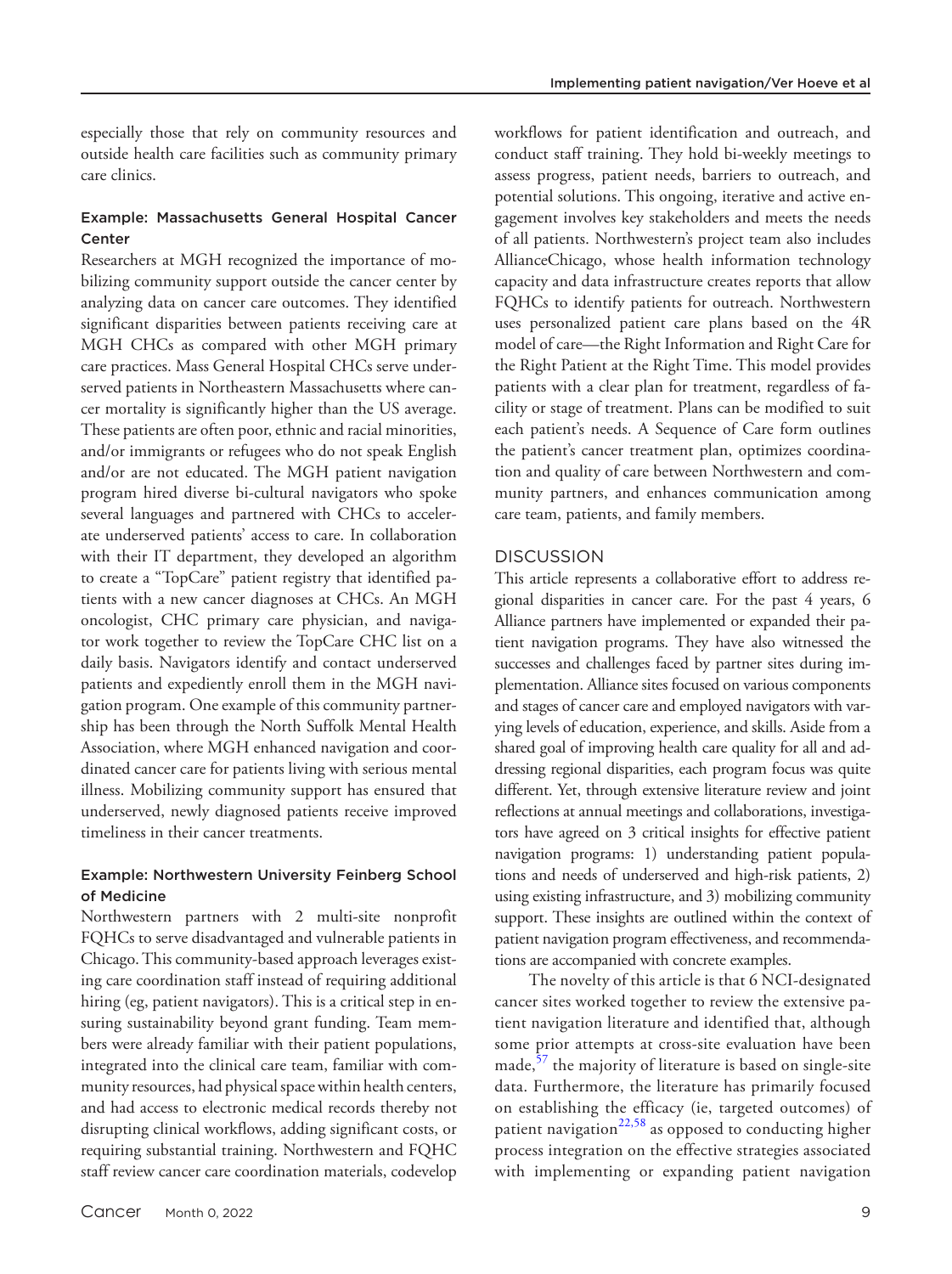programs. This article synthesizes and distills effective patient navigation implementation into 3 key insights with the hope that future studies will benefit from greater up-front consideration of the catchment area, the infrastructure, and the community support. The sites' collective experiences speak to the versatility of navigation programs to be individualized to institutions' objectives while still managing to achieve common goals. Other researchers have created a comprehensive set of needs assessments, resources, program evaluation metrics, and training standards for assessing patient navigation program effectiveness.<sup>[43](#page-10-17)</sup> These tools, together with our recommendations distilled from our 6 Alliance sites will be useful for any cancer center looking to implement an effective patient navigation program.

In conclusion, this process-level article reflects the benefits of collaboration and partnering, and serves as a model for patient navigation intervention development, implementation, and expansion. Presented insights may be useful as cancer settings seek to implement, enhance, or evaluate the effectiveness of patient navigation interventions.

## FUNDING SUPPORT

This work was supported by grants from the Merck Foundation Alliance to Advance Patient-Centered Cancer Care. This work was also supported by the National Cancer Institute (R01CA163830, U54CA202995, U54CA202997, U54CA203000, and P20CA233304).

#### CONFLICT OF INTEREST DISCLOSURES

Darrell M. Gray received consulting fees from Guardant Health Inc and was an unpaid board member for the Association of Black Gastroenterologists and Hepatologists. Ahmed Hassoon reports funding from Merck Foundation, the Agency for Healthcare Research and Quality, the National Heart, Lung, and Blood Institute, the American Heart Association, and the Moor Foundation and a graphic processing unit from NVidia. Electra D. Paskett reports a grant (paid to her institution) from Pfizer. Marita G. Titler received 15% to 25% effort/ salary support from Merck Foundation for acting as a Co-Investigator for the National Program Office for the Alliance to Advance Patientcentered Cancer Care. Jennifer A. Wenzel, Electra D. Paskett, Michelle J. Naughton, and Heidi A. Hamann report funding from Merck Foundation. The other authors made no disclosures.

## AUTHOR CONTRIBUTIONS

**Elizabeth S. Ver Hoeve:** Formal analysis, validation, and writing– original draft. **Melissa A. Simon:** Conceptualization and funding acquisition. **Sanja Percac-Lima:** Conceptualization and funding acquisition. **Michelle J. Naughton:** Conceptualization and funding acquisition. **Sankirtana M. Danner:** Data curation and project administration. **Antonio J. Washington:** Data curation and project administration. **Susan D. Coples:** Data curation and project administration. **Emma C. Whited:** Data curation and project administration. **Darrell M. Gray:** Data curation and project administration. **Electra D. Paskett:** Conceptualization and data curation. **Jennifer A. Wenzel:** Data curation, formal analysis, and validation. **James R. Zabora:** Data curation, formal analysis, and validation. **Ahmed Hassoon:** Data curation, formal analysis, and validation. **Elliott E. Tolbert:** Data curation, formal

# **REFERENCES**

- <span id="page-9-0"></span>1. Caruso R, Nanni MG, Riba MB, Sabato S, Grassi L. The burden of psychosocial morbidity related to cancer: patient and family issues. *Int Rev Psychiatry*. 2017;29:389-402. doi:[10.1080/09540261.2017.1288090](https://doi.org/10.1080/09540261.2017.1288090)
- 2. Raleigh ZT. A biopsychosocial perspective on the experience of lung cancer. *J Psychosoc Oncol*. 2010;28:116-125. doi:[10.1080/0734733090](https://doi.org/10.1080/07347330903438990) [3438990](https://doi.org/10.1080/07347330903438990)
- <span id="page-9-1"></span>3. PDQ Adult Treatment Editorial Board. Financial toxicity (financial distress) and cancer treatment (PDQ): patient version. In: PDQ Cancer Information Summaries. National Cancer Institute; 2019.
- 4. Pisu M, Henrikson NB, Banegas MP, Yabroff KR. Costs of cancer along the care continuum: what we can expect based on recent literature. *Cancer*. 2018;124:4181-4191. doi:[10.1002/cncr.31643](https://doi.org/10.1002/cncr.31643)
- <span id="page-9-2"></span>5. Zavala VA, Bracci PM, Carethers JM, et al. Cancer health disparities in racial/ethnic minorities in the United States. *Br J Cancer*. 2021;124:315-332. doi[:10.1038/s41416-020-01038-6](https://doi.org/10.1038/s41416-020-01038-6)
- 6. Bailey ZD, Feldman JM, Bassett MT. How structural racism works racist policies as a root cause of U.S. racial health inequities. *N Engl J Med*. 2021;384:768-773. doi[:10.1056/NEJMms2025396](https://doi.org/10.1056/NEJMms2025396)
- <span id="page-9-3"></span>7. A summary of the American Cancer Society Report to the Nation: cancer in the poor. *CA Cancer J Clin*. 1989;39:263-265. doi:[10.3322/canjc](https://doi.org/10.3322/canjclin.39.5.263) [lin.39.5.263](https://doi.org/10.3322/canjclin.39.5.263)
- <span id="page-9-4"></span>8. Aslam Khan M, Kumar Patel G, Kumar Srivastava S, et al. Looking at cancer health disparities without the colored lenses. *Cancer Health Disparities*. 2019;3:e1-e9. doi[:10.9777/chd.2019.1004](https://doi.org/10.9777/chd.2019.1004)
- 9. Ko NY, Hong S, Winn RA, Calip GS. Association of insurance status and racial disparities with the detection of early-stage breast cancer. *JAMA Oncol*. 2020;6:385-392. doi[:10.1001/jamaoncol.2019.5672](https://doi.org/10.1001/jamaoncol.2019.5672)
- 10. Olazagasti C, Duma N. Cancer care for all? Tales of caring for undocumented patients with cancer. *Oncologist*. 2020;25:552-554. doi:[10.1634/theoncologist.2020-0113](https://doi.org/10.1634/theoncologist.2020-0113)
- 11. National Cancer Institute. Cancer disparities. Published 2021. Accessed August 24, 2021. [https://www.cancer.gov/about-cancer/understanding/](https://www.cancer.gov/about-cancer/understanding/disparities) [disparities](https://www.cancer.gov/about-cancer/understanding/disparities)
- <span id="page-9-5"></span>12. Molina G, Qadan M. Addressing fragmentation of care requires strengthening of health systems and cross-institutional collaboration. *Cancer*. 2019;125:3296-3298. doi:[10.1002/cncr.32337](https://doi.org/10.1002/cncr.32337)
- 13. Weaver SJ, Jacobsen PB. Cancer care coordination: opportunities for healthcare delivery research. *Transl Behav Med*. 2018;8:503-508. doi:[10.1093/tbm/ibx079](https://doi.org/10.1093/tbm/ibx079)
- <span id="page-9-6"></span>14. Oluwole SF, Ali AO, Adu A, et al. Impact of a cancer screening program on breast cancer stage at diagnosis in a medically underserved urban community. *J Am Coll Surg*. 2003;196:180-188. doi[:10.1016/S1072-](https://doi.org/10.1016/S1072-7515(02)01765-9) [7515\(02\)01765-9](https://doi.org/10.1016/S1072-7515(02)01765-9)
- <span id="page-9-7"></span>15. Hedlund N, Risendal BC, Pauls H, et al. Dissemination of patient navigation programs across the United States. *J Public Health Manag Pract*. 2014;20:e15-e24. doi[:10.1097/PHH.0b013e3182a505ec](https://doi.org/10.1097/PHH.0b013e3182a505ec)
- <span id="page-9-8"></span>16. Battaglia TA, Burhansstipanov L, Murrell SS, Dwyer AJ, Caron ASE. Assessing the impact of patient navigation: prevention and early detection metrics. *Cancer*. 2011;117(suppl 15):3553-3564. doi:[10.1002/](https://doi.org/10.1002/cncr.26267) [cncr.26267](https://doi.org/10.1002/cncr.26267)
- <span id="page-9-9"></span>17. Braun KL, Kagawa-Singer M, Holden AEC, et al. Cancer patient navigator tasks across the cancer care continuum. *J Health Care Poor Underserved*. 2012;23:398-413. doi:[10.1353/hpu.2012.0029](https://doi.org/10.1353/hpu.2012.0029)
- <span id="page-9-10"></span>18. Wells KJ, Valverde P, Ustjanauskas AE, Calhoun EA, Risendal BC. What are patient navigators doing, for whom, and where? A national survey evaluating the types of services provided by patient navigators. *Patient Educ Couns*. 2018;101:285-294. doi:[10.1016/j.pec.2017.08.017](https://doi.org/10.1016/j.pec.2017.08.017)
- <span id="page-9-11"></span>19. Ustjanauskas AE, Bredice M, Nuhaily S, Kath L, Wells KJ. Training in patient navigation. *Health Promot Pract*. 2016;17:373-381. doi:[10.1177/1524839915616362](https://doi.org/10.1177/1524839915616362)